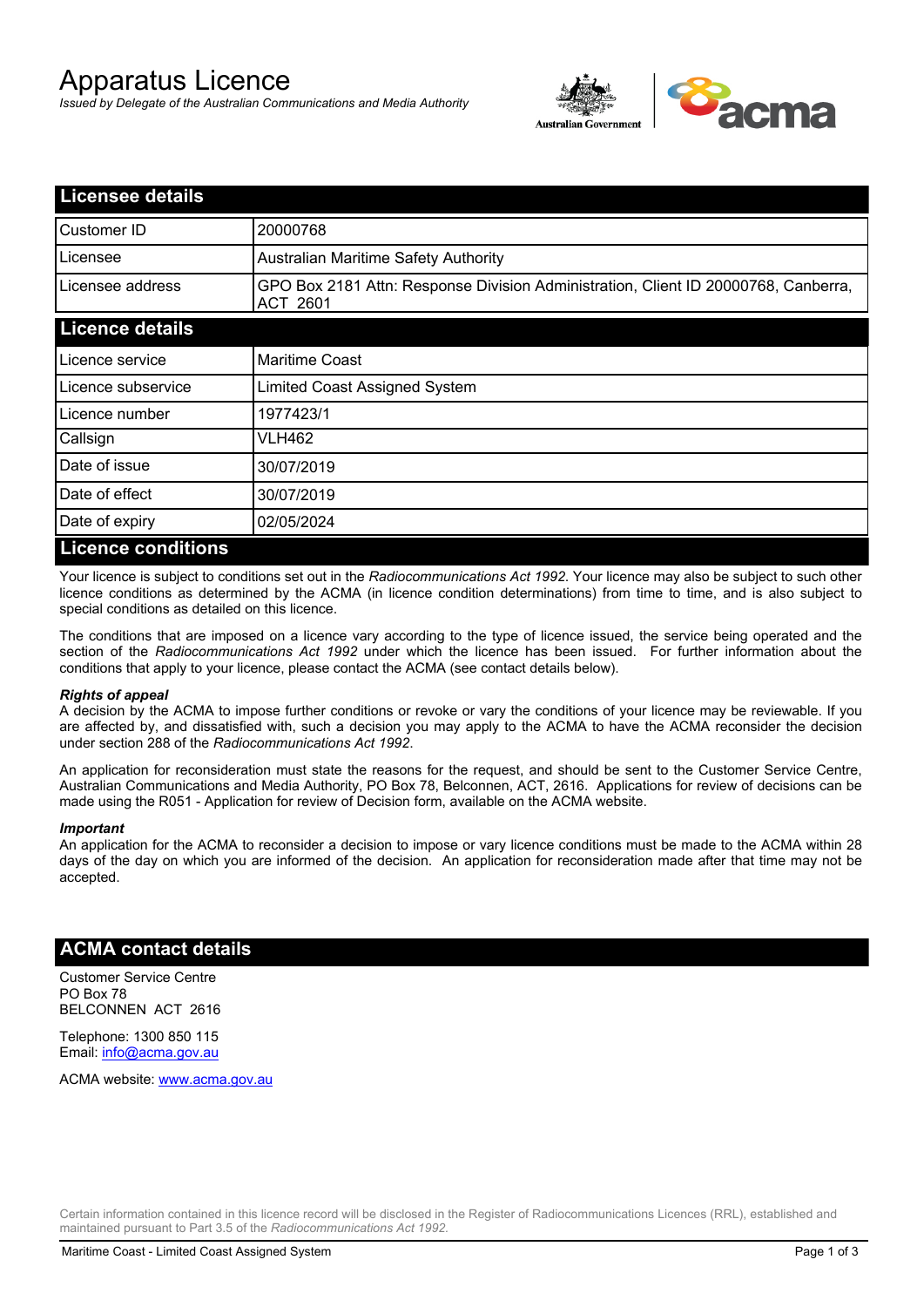# **Advisory Notes applying to licence no.: 1977423/1**

Conditions applicable to the operation of Limited Coast Assigned System authorised under this licence can be found in the Radiocommunications Licence Conditions (Apparatus Licence) Determination and the Radiocommunications Licence Conditions (Maritime Coast Licence) Determination. Copies of these determinations are available from the ACMA and from the ACMA home page (www.acma.gov.au).